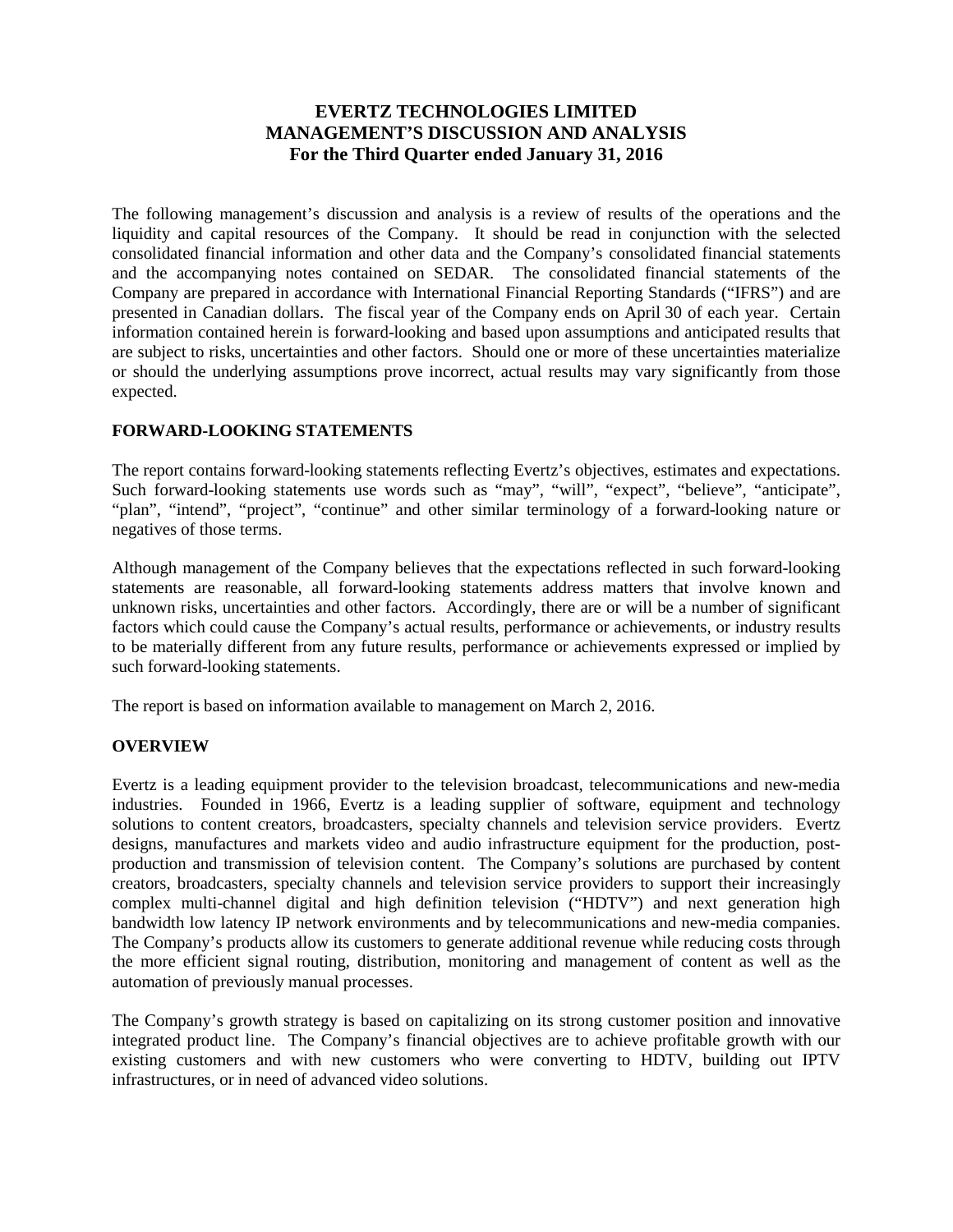Our plan is to bring to market the new technologies that we have invested heavily in for the past several years. These technologically superior solutions help to enable our broadcast, cable, telco, satellite, content creator and new media customers to address and implement their video infrastructure requirements.

Our broadcast customers continue to operate in a challenging economic environment which impacts their ability to incur capital expenditures and often results in projects being scaled back or postponed to later periods.

While it does appear that industry conditions are showing some improvement in certain geographical areas, it is unclear what the time frame will be for our customers to convert this to equipment purchases.

### **SIGNIFICANT ACCOUNTING POLICIES**

Outlined below are those policies considered particularly significant:

#### **New and Revised IFRSs Issued but Not Yet Effective**

Following is a listing of amendments, revisions and new International Financial Reporting Standards issued but not yet effective. Unless otherwise indicated, earlier application is permitted. The Company has not yet determined the impact of the adoption of the following standards.

## *Financial Instruments*

IFRS 9, *Financial instruments* ("IFRS 9") was issued by the IASB in July 2014 and will replace IAS 39, *Financial Instruments: Recognition and Measurement* ("IAS 39"). IFRS 9 introduces new requirements for the financial reporting of financial assets and financial liabilities. IFRS 9 is effective for annual periods beginning on or after January 1, 2018.

### *Revenue*

IFRS 15, *Revenue from contracts with customers* ("IFRS 15") was issued by the IASB in May 2014 and will replace IAS 11, *Construction Contracts* and IAS 18 *Revenue*. IFRS 15 specifies how and when revenue will be recognized. IFRS 15 is effective for annual periods beginning on or after January 1, 2018.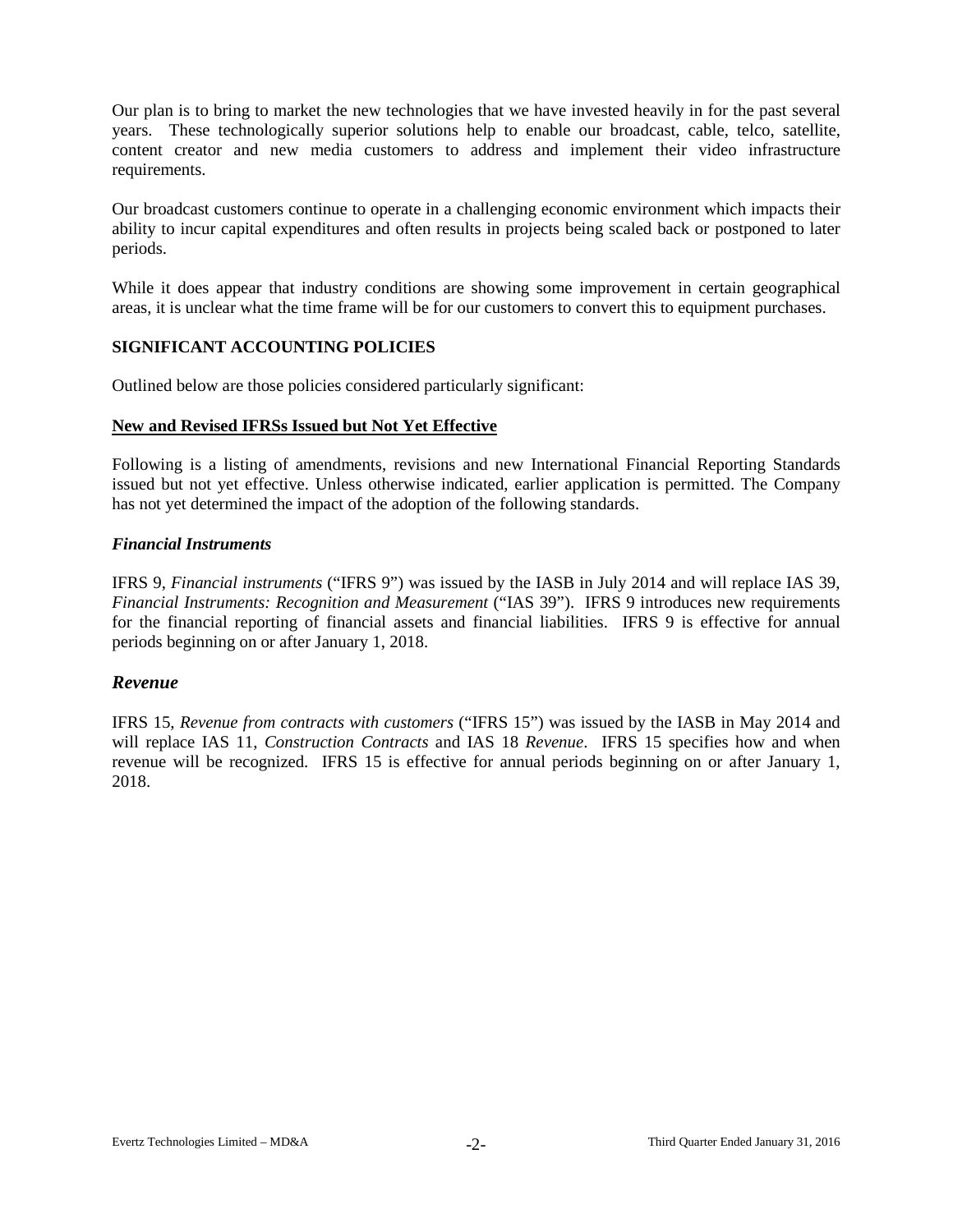# **QUARTER END HIGHLIGHTS**

Revenue increased to \$99.8 million for the third quarter ended January 31, 2016 as compared to \$90.7 million for the third quarter ended January 31, 2015.

For the third quarter ended January 31, 2016, net earnings were \$24.4 million as compared to \$21.2 million for the third quarter ended January 31, 2015 and fully diluted earnings per share were \$0.32 as compared to \$0.28 for the third quarter ended January 31, 2015.

Gross margin during the third quarter ended January 31, 2016 was 57.1% as compared to 56.2% for the third quarter ended January 31, 2015.

Selling and administrative expenses for the third quarter ended January 31, 2016 was \$15.1 million compared to the third quarter ended January 31, 2015 of \$14.8 million. As a percentage of revenue, selling and administrative expenses totaled 15.2% for the third quarter ended January 31, 2016 as opposed to 16.3% for the third quarter ended January 31, 2015.

Research and development ("R&D") expenses were \$17.2 million for the third quarter ended January 31, 2016 as compared to \$15.8 million for the third quarter ended January 31, 2015.

Cash and cash equivalents were \$129.9 million and working capital was \$319.9 million as at January 31, 2016 as compared to cash and cash equivalents of \$100.7 million and working capital of \$294.9 million as at April 30, 2015.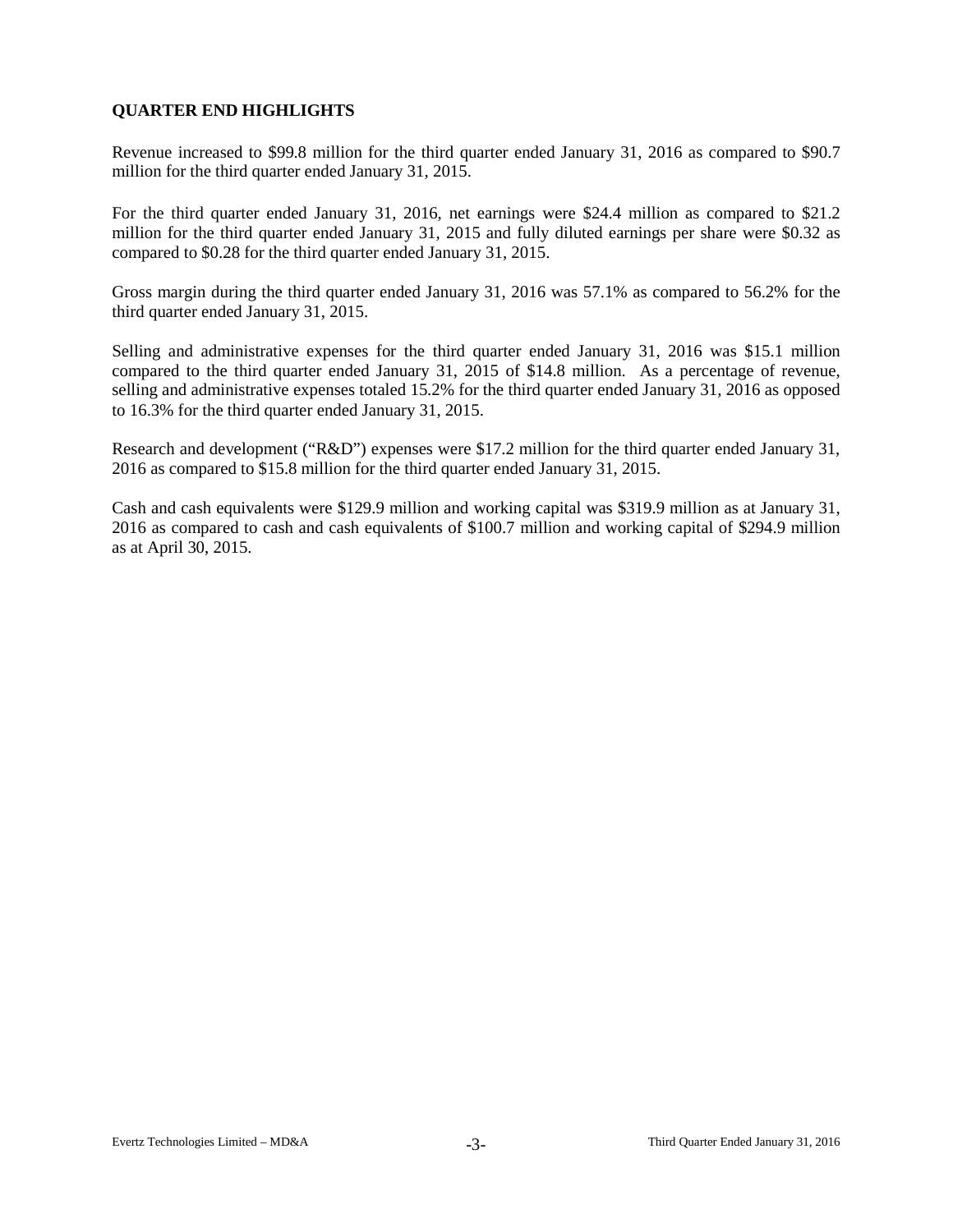# **Selected Consolidated Financial Information**

(in thousands of dollars except earnings per share and share data)

|                                                       | Three month period ended |               |                         |       | Nine month period ended |                |
|-------------------------------------------------------|--------------------------|---------------|-------------------------|-------|-------------------------|----------------|
|                                                       | January 31,              |               |                         |       | January 31,             |                |
|                                                       | 2016                     |               | 2015                    |       | 2016                    | 2015           |
| Revenue                                               | \$<br>99,754             | \$            | 90,726                  | \$    | 285,183                 | \$<br>271,629  |
| Cost of goods sold                                    | 42,763                   |               | 39,709                  |       | 122,829                 | 118,226        |
| Gross margin                                          | 56,991                   |               | 51,017                  |       | 162,354                 | 153,403        |
|                                                       |                          |               |                         |       |                         |                |
| Expenses                                              |                          |               |                         |       |                         |                |
| Selling and administrative                            | 15,121                   |               | 14,805                  |       | 44,750                  | 43,307         |
| General                                               | 1,502                    |               | 1,635                   |       | 4,740                   | 4,768          |
| Research and development                              | 17,229                   |               | 15,768                  |       | 49,608                  | 46,709         |
| Investment tax credits                                | (2,519)                  |               | (2,325)                 |       | (7, 414)                | (7,178)        |
| Foreign exchange gain                                 | (7, 373)                 |               | (6,744)                 |       | (14, 452)               | (8, 124)       |
|                                                       | 23,960                   |               | 23,139                  |       | 77,232                  | 79,482         |
| Earnings before undernoted                            | 33,031                   |               | 27,878                  |       | 85,122                  | 73,921         |
| Finance income                                        | 117                      |               | 209                     |       | 455                     | 603            |
| Finance costs                                         | (128)                    |               | (33)                    |       | (450)                   | (176)          |
| Other income and expenses                             | 211                      |               | 138                     |       | 361                     | 165            |
| Earnings before income taxes                          | 33,231                   |               | 28,192                  |       | 85,488                  | 74,513         |
| Provision for (recovery of) income taxes              |                          |               |                         |       |                         |                |
| Current                                               | 7,344                    |               | 5,777                   |       | 23,312                  | 20,337         |
| Deferred                                              | 1,497                    |               | 1,208                   |       | (431)                   | (1,080)        |
|                                                       | 8,841                    |               | 6,985                   |       | 22,881                  | 19,257         |
| Net earnings for the period                           | \$<br>24,390             | \$            | 21,207                  | \$    | 62,607                  | \$<br>55,256   |
| Net earnings attributable to non-controlling interest | 165                      |               | 193                     |       | 485                     | 682            |
| Net earnings attributable to shareholders             | 24,225                   |               | 21,014                  |       | 62,122                  | 54,574         |
| Net earnings for the period                           | \$<br>24,390             | $\mathsf{\$}$ | 21,207                  | \$    | 62,607                  | \$<br>55,256   |
|                                                       |                          |               |                         |       |                         |                |
| Earnings per share                                    |                          |               |                         |       |                         |                |
| Basic                                                 | \$<br>0.33               | \$            | 0.28                    | \$    | 0.83                    | \$<br>0.73     |
| Diluted                                               | \$<br>0.32               | \$            | 0.28                    | \$    | 0.83                    | \$<br>0.73     |
| <b>Consolidated Balance Sheet Data</b>                |                          |               |                         | As at |                         | As at          |
|                                                       |                          |               | <b>January 31, 2016</b> |       |                         | April 30, 2015 |
| Cash and cash equivalents                             |                          | \$            | 129,924                 |       | \$                      | 100,681        |
| Inventory                                             |                          | \$            | 158,308                 |       | \$                      | 154,259        |
| Working capital                                       |                          | \$            | 319,879                 |       | \$                      | 294,895        |
| Total assets                                          |                          | \$            | 454,449                 |       | \$                      | 426,162        |
| Shareholders' equity                                  |                          | \$            | 374,574                 |       | \$                      | 353,471        |
| Number of common shares outstanding:                  |                          |               |                         |       |                         |                |
| <b>Basic</b>                                          |                          |               | 74,173,746              |       |                         | 74,459,346     |
| Fully-diluted                                         |                          |               | 78,715,246              |       |                         | 79,195,846     |
| Weighted average number of shares outstanding:        |                          |               |                         |       |                         |                |
| <b>Basic</b>                                          |                          |               | 74,418,199              |       |                         | 74,399,096     |
| Fully-diluted                                         |                          |               | 74,871,783              |       |                         | 75,033,398     |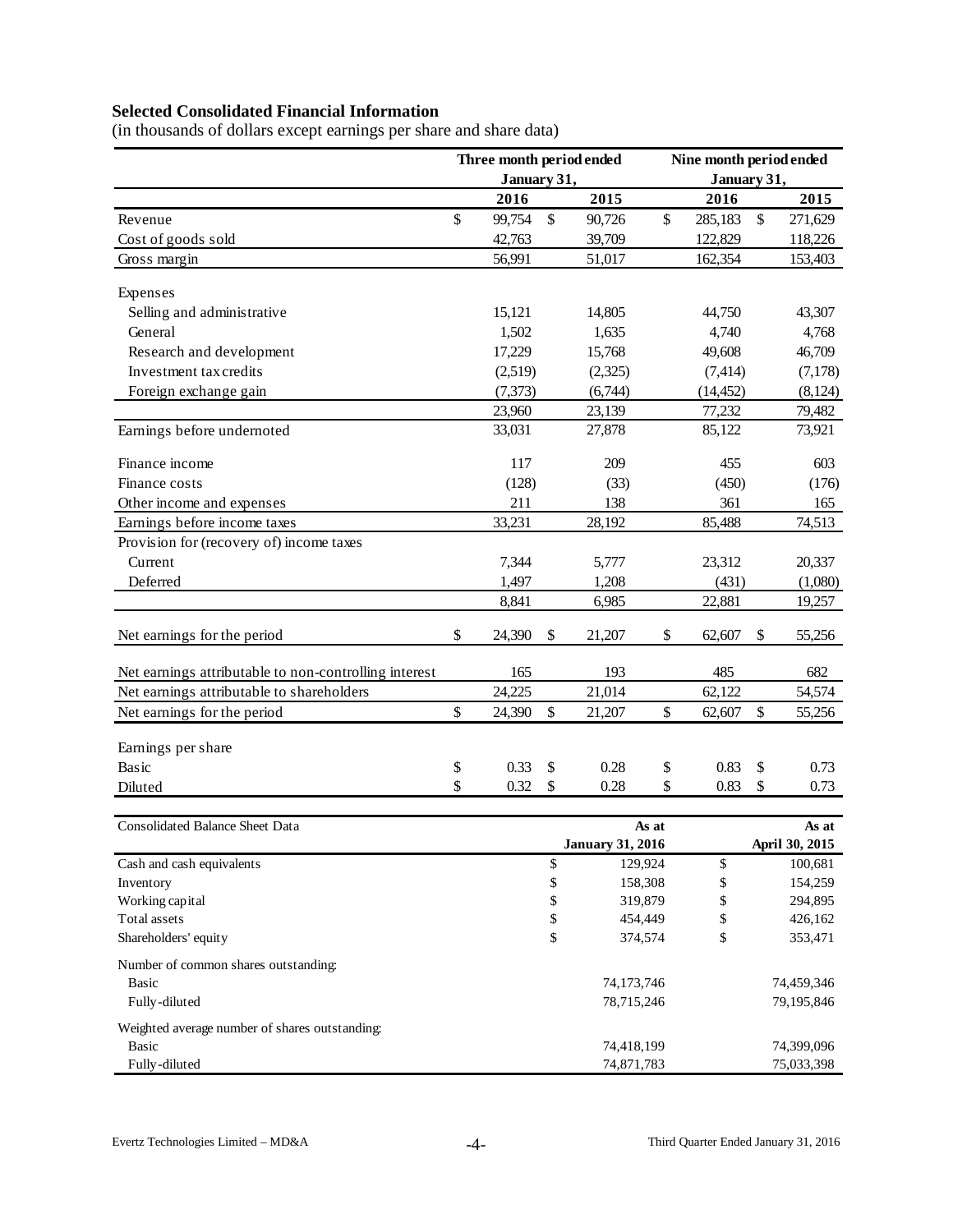#### **Consolidated Statement of Operations Data**

|                                                       |             | Three month period ended | Nine month period ended |           |  |  |
|-------------------------------------------------------|-------------|--------------------------|-------------------------|-----------|--|--|
|                                                       | January 31, |                          | January 31,             |           |  |  |
|                                                       | 2016        | 2015                     | 2016                    | 2015      |  |  |
| Revenue                                               | 100.0%      | 100.0%                   | 100.0%                  | 100.0%    |  |  |
| Cost of goods sold                                    | 42.9%       | 43.8%                    | 43.1%                   | 43.5%     |  |  |
| Gross margin                                          | 57.1%       | 56.2%                    | 56.9%                   | 56.5%     |  |  |
| Expenses                                              |             |                          |                         |           |  |  |
| Selling and administrative                            | 15.2%       | 16.3%                    | 15.7%                   | 15.9%     |  |  |
| General                                               | 1.5%        | 1.8%                     | 1.7%                    | 1.8%      |  |  |
| Research and development                              | 17.3%       | 17.4%                    | 17.4%                   | 17.2%     |  |  |
| Investment tax credits                                | $(2.5\%)$   | $(2.6\%)$                | $(2.6\%)$               | $(2.6\%)$ |  |  |
| Foreign exchange gain                                 | $(7.4\%)$   | $(7.4\%)$                | $(5.1\%)$               | $(3.0\%)$ |  |  |
|                                                       | 24.1%       | 25.5%                    | 27.1%                   | 29.3%     |  |  |
| Earnings before undernoted                            | 33.0%       | 30.7%                    | 29.8%                   | 27.2%     |  |  |
| Finance income                                        | 0.1%        | 0.2%                     | 0.2%                    | 0.2%      |  |  |
| Finance costs                                         | $(0.1\%)$   | $(0.0\%)$                | $(0.2\%)$               | $(0.1\%)$ |  |  |
| Other income and expenses                             | 0.2%        | 0.2%                     | 0.1%                    | 0.1%      |  |  |
| Earnings before income taxes                          | 33.2%       | 31.1%                    | 29.9%                   | 27.4%     |  |  |
| Provision for (recovery) of income taxes              |             |                          |                         |           |  |  |
| Current                                               | 7.3%        | 6.4%                     | 8.2%                    | 7.5%      |  |  |
| Deferred                                              | 1.5%        | 1.3%                     | $(0.2\%)$               | $(0.4\%)$ |  |  |
|                                                       | 8.8%        | 7.7%                     | 8.0%                    | 7.1%      |  |  |
| Net earnings for the period                           | 24.4%       | 23.4%                    | 21.9%                   | 20.3%     |  |  |
| Net earnings attributable to non-controlling interest | 0.2%        | 0.2%                     | 0.2%                    | 0.2%      |  |  |
| Net earnings attributable to shareholders             | 24.2%       | 23.2%                    | 21.7%                   | 20.1%     |  |  |
| Net earnings for the period                           | 24.4%       | 23.4%                    | 21.9%                   | 20.3%     |  |  |
| Earnings per share:                                   |             |                          |                         |           |  |  |
| <b>Basic</b>                                          | \$<br>0.33  | \$<br>0.28               | \$<br>0.83<br>\$        | 0.73      |  |  |
| Diluted                                               | \$<br>0.32  | \$<br>0.28               | \$<br>\$<br>0.83        | 0.73      |  |  |

#### **REVENUE AND EXPENSES**

### *Revenue*

The Company generates revenue principally from the sale of software, equipment, and technology solutions to content creators, broadcasters, specialty channels and television service providers.

The Company markets and sells its products and services through both direct and indirect sales strategies. The Company's direct sales efforts focus on large and complex end-user customers. These customers have long sales cycles typically ranging from four to eight months before an order may be received by the Company for fulfillment.

The Company monitors revenue performance in two main geographic regions: (i) United States/Canada and (ii) International.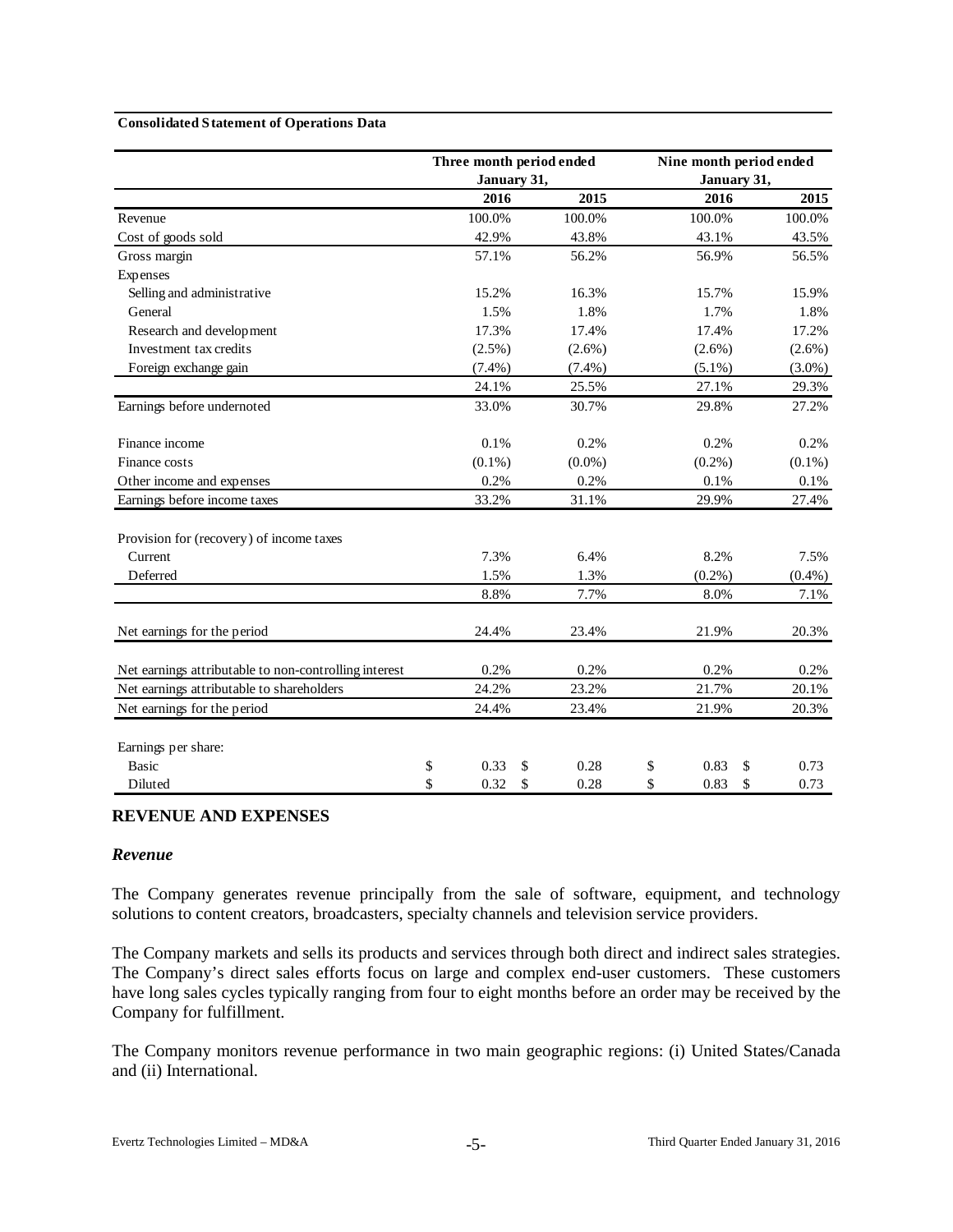The Company currently generates approximately 50% to 60% of its revenue in the United States/Canada. The Company recognizes the opportunity to more aggressively target markets in other geographic regions and intends to invest in personnel and infrastructure in those markets.

While a significant portion of the Company's expenses are denominated in Canadian dollars, the Company collects substantially all of its revenues in currencies other than the Canadian dollar and therefore has significant exposure to fluctuations in foreign currencies, in particular the US dollar. Approximately 70% to 80% of the Company's revenues are denominated in US dollars.

### *Revenue*

| (In thousands of Canadian dollars, | Three month period ended |              |  |        | % increase | Nine month period ended |  | % increase |    |  |
|------------------------------------|--------------------------|--------------|--|--------|------------|-------------------------|--|------------|----|--|
| except for percentages)            | January 31,              |              |  |        | (decrease) | January 31,             |  | (decrease) |    |  |
|                                    |                          | 2015<br>2016 |  |        |            | 2016                    |  | 2015       |    |  |
| United States/Canada               | \$                       | 53.573       |  | 53.552 | 0%         | 164.764                 |  | 154.425    | 7% |  |
| International                      |                          | 46.181       |  | 37.174 | 24%        | 120.419                 |  | 117.204    | 3% |  |
|                                    |                          | 99.754       |  | 90.726 | 10%        | 285.183                 |  | 271.629    | 5% |  |

Total revenue for the third quarter ended January 31, 2016 was \$99.8 million, an increase of \$9.1 million or 10% as compared to revenue of \$90.7 million for the third quarter ended January 31, 2015.

Total revenue for the nine month period ended January 31, 2016 was \$285.2, an increase of 5% or \$13.6 million, as compared to revenue of \$271.6 million for the nine month period ended January 31, 2015.

Revenue in the United States/Canada region was \$53.6 million for the third quarter ended January 31, 2016, consistent when compared to revenue of \$53.6 million for the third quarter ended January 31, 2015.

Revenue in the United States/Canada region was \$164.8 million for the nine month period ended January 31, 2016, an increase of 7% or \$10.4 million, as compared to revenue of \$154.4 million for the nine month period ended January 31, 2015. The increase was predominantly driven by the adoption of Evertz newly released technologies and products.

Revenue in the International region was \$46.2 million for the third quarter ended January 31, 2016, an increase of \$9.0 million or 24%, as compared to revenue of \$37.2 million for the third quarter ended January 31, 2015.

Revenue in the International region was \$120.4 million for the nine month period ended January 31, 2016, an increase of 3% or \$3.2 million, as compared to revenue of \$117.2 million for the nine month period ended January 31, 2015.

### *Cost of Sales*

Cost of sales consists primarily of costs of manufacturing and assembly of products. A substantial portion of these costs is represented by components and compensation costs for the manufacture and assembly of products. Cost of sales also includes related overhead, certain depreciation, final assembly, quality assurance, inventory management and support costs. Cost of sales also includes the costs of providing services to clients, primarily the cost of service-related personnel.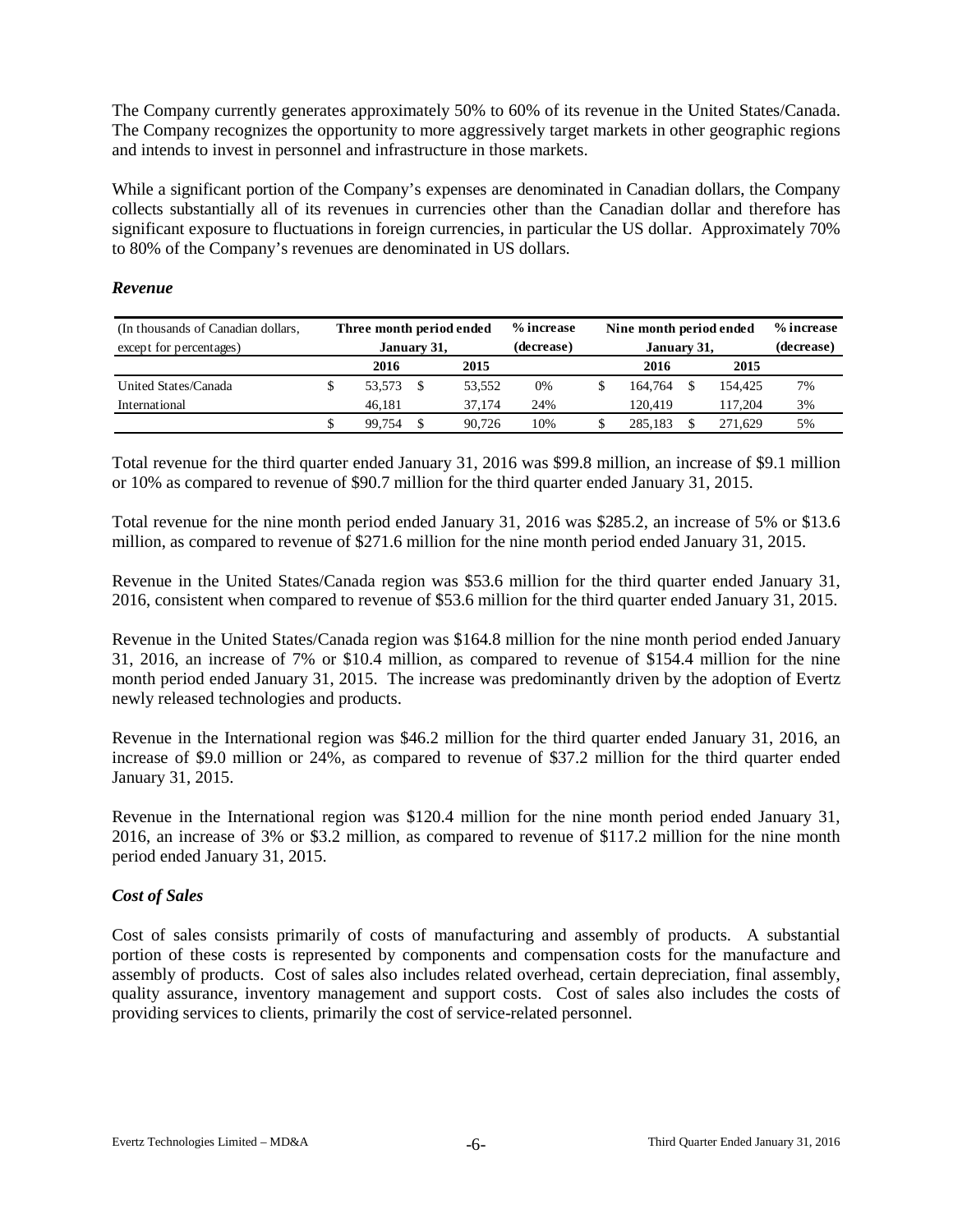### *Gross Margin*

| (In thousands of Canadian dollars, | Three month period ended |  |        | % increase | Nine month period ended |            | % increase |    |  |
|------------------------------------|--------------------------|--|--------|------------|-------------------------|------------|------------|----|--|
| except for percentages)            | January 31,              |  |        | (decrease) | January 31,             | (decrease) |            |    |  |
|                                    | 2016                     |  | 2015   |            | 2016                    |            | 2015       |    |  |
| Gross margin                       | 56.991                   |  | 51,017 | 12%        | 162,354                 |            | 153,403    | 6% |  |
| Gross margin % of sales            | 57.1%                    |  | 56.2%  |            | 56.9%                   |            | 56.5%      |    |  |

Gross margin for the third quarter ended January 31, 2016 was \$57.0 million, compared to \$51.0 million for the third quarter ended January 31, 2015. As a percentage of revenue, the gross margin was 57.1% for the third quarter ended January 31, 2016, as compared to 56.2% for the third quarter ended January 31, 2015.

Gross margin for the nine month period ended January 31, 2016 was \$162.4 million, compared to \$153.4 million for the nine month period ended January 31, 2015. As a percentage of revenue, the gross margin was 56.9% for the nine month period ended January 31, 2016, as compared to 56.5% for the nine month period ended January 31, 2015.

Gross margins vary depending on the product mix, geographic distribution and competitive pricing pressures and currency fluctuations. For the third quarter ended January 31, 2016 the gross margin, as a percentage of revenue, was in the Company's projected range. The pricing environment continues to be very competitive with substantial discounting by our competition.

The Company expects that it will continue to experience competitive pricing pressures. The Company continually seeks to build its products more efficiently and enhance the value of its product and service offerings in order to reduce the risk of declining gross margin associated with the competitive environment.

### *Operating Expenses*

The Company's operating expenses consist of: (i) selling, administrative and general; (ii) research and development and (iii) foreign exchange.

Selling expenses primarily relate to remuneration of sales and technical personnel. Other significant cost components include trade show costs, advertising and promotional activities, demonstration material and sales support. Selling and administrative expenses relate primarily to remuneration costs of related personnel, legal and professional fees, occupancy and other corporate and overhead costs. The Company also records certain depreciation amortization and share based compensation charges as general expenses. For the most part, selling, administrative and general expenses are fixed in nature and do not fluctuate directly with revenue. The Company's selling expenses tend to fluctuate in regards to the timing of trade shows, sales activity and sales personnel.

The Company invests in research and development to maintain its position in the markets it currently serves and to enhance its product portfolio with new functionality and efficiencies. Although the Company's research and development expenditures do not fluctuate directly with revenues, it monitors this spending in relation to revenues and adjusts expenditures when appropriate. Research and development expenditures consist primarily of personnel costs and material costs. Research and development expenses are presented on a gross basis (without deduction of research and development tax credits). Research and development tax credits associated with research and development expenditures are shown separately under research and development tax credits.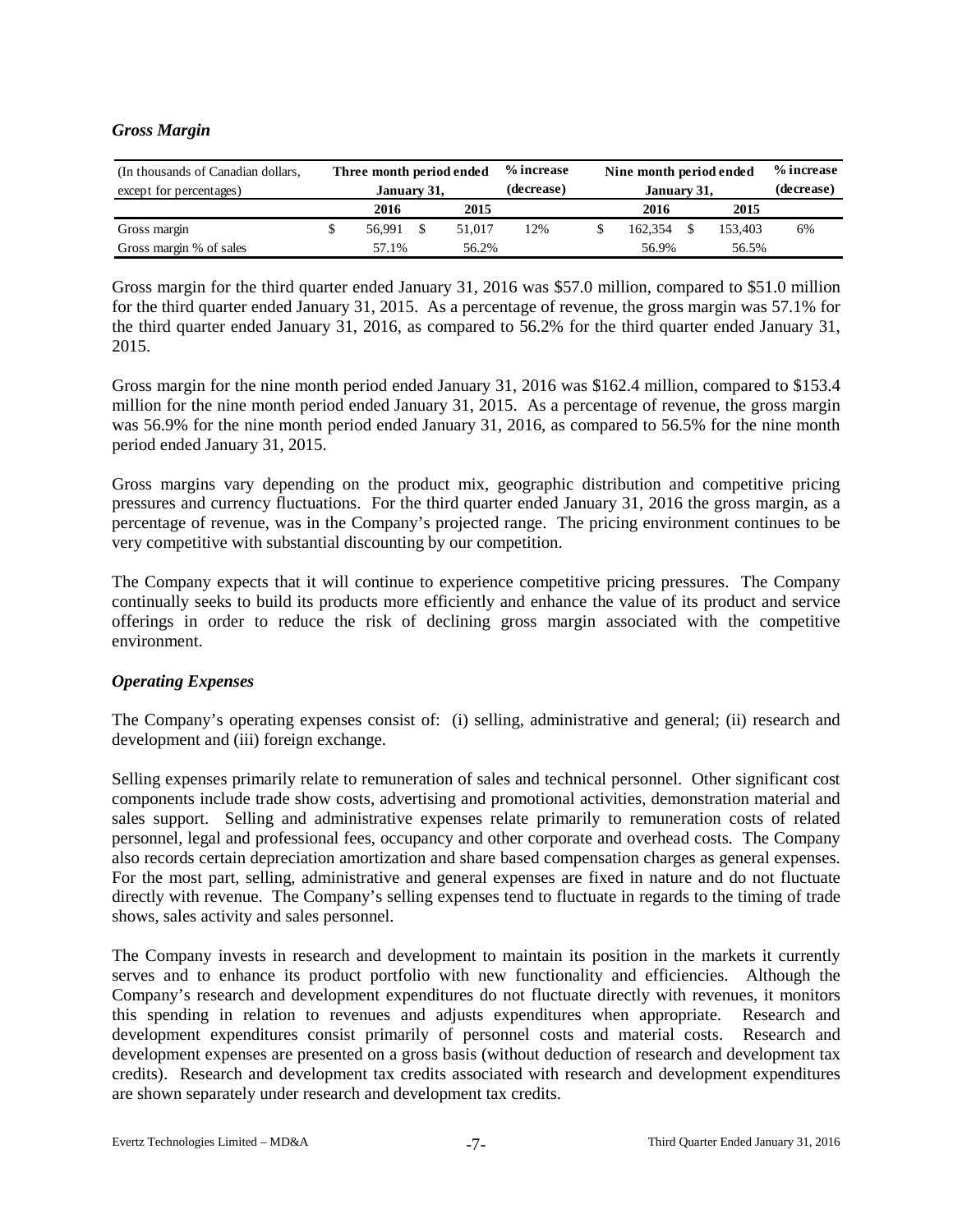### *Selling and Administrative*

| (In thousands of Canadian dollars,    | Three month period ended |             |      |        | % increase | Nine month period ended | % increase |            |
|---------------------------------------|--------------------------|-------------|------|--------|------------|-------------------------|------------|------------|
| except for percentages)               |                          | January 31, |      |        | (decrease) | January 31,             |            | (decrease) |
|                                       |                          | 2016        | 2015 |        |            | 2016                    | 2015       |            |
| Selling and administrative            |                          | 15.121      |      | 14.805 | 2%         | 44.750                  | 43.307     | 3%         |
| Selling and administrative % of sales |                          | 15.2%       |      | 16.3%  |            | 5.7%                    | 15.9%      |            |

Selling and administrative expenses excludes stock based compensation, operation of non-production property, plant and equipment, and amortization of intangibles. Selling and administrative expenses for the third quarter ended January 31, 2016 were \$15.1 million or 15.2% of revenue, as compared to selling and administrative expenses of \$14.8 million or 16.3% of revenue for the third quarter ended January 31, 2015.

Selling and administrative expenses for the nine month period ended January 31, 2016 were \$44.8 million or 15.7% of revenue, as compared to selling and administrative expenses of \$43.3 million or 15.9% or revenue for the nine month period ended January 31, 2015.

The increase of \$1.5 million was largely a result of the increased translation costs of the US dollar and UK Sterling denominated expenses, partially offset by a decrease in selling expenses in the International region.

### *Research and Development (R&D)*

| (In thousands of Canadian dollars,  | Three month period ended |  |        | % increase | Nine month period ended |        | % increase |
|-------------------------------------|--------------------------|--|--------|------------|-------------------------|--------|------------|
| except for percentages)             | January 31,              |  |        | (decrease) | January 31,             |        | (decrease) |
|                                     | 2015<br>2016             |  |        |            | 2016                    | 2015   |            |
| Research and development expenses   | 17.229                   |  | 15.768 | 9%         | 49.608                  | 46.709 | 6%         |
| Research and development % of sales | 17.3%                    |  | 17.4%  |            | 17.4%                   | 17.2%  |            |

For the third quarter ended January 31, 2016, gross R&D expenses increased to \$17.2 million, an increase of 9% or \$1.4 million as compared to an expense of \$15.8 million for the third quarter ended January 31, 2015.

The year over year increase of \$1.4 million was a result of planned growth of R&D personnel during fiscal 2015 and the increased translation costs of UK Sterling denominated expenses.

For the nine month period ended January 31, 2016, gross R&D expenses increased to \$49.6 million, an increase of 6% or \$2.9 million as compared to an expense of \$46.7 million for the nine month period ended January 31, 2015.

The increase of \$2.9 million was predominantly a result of planned growth of R&D personnel during fiscal 2015 as well as increased translation costs associated with UK Sterling denominated expenses.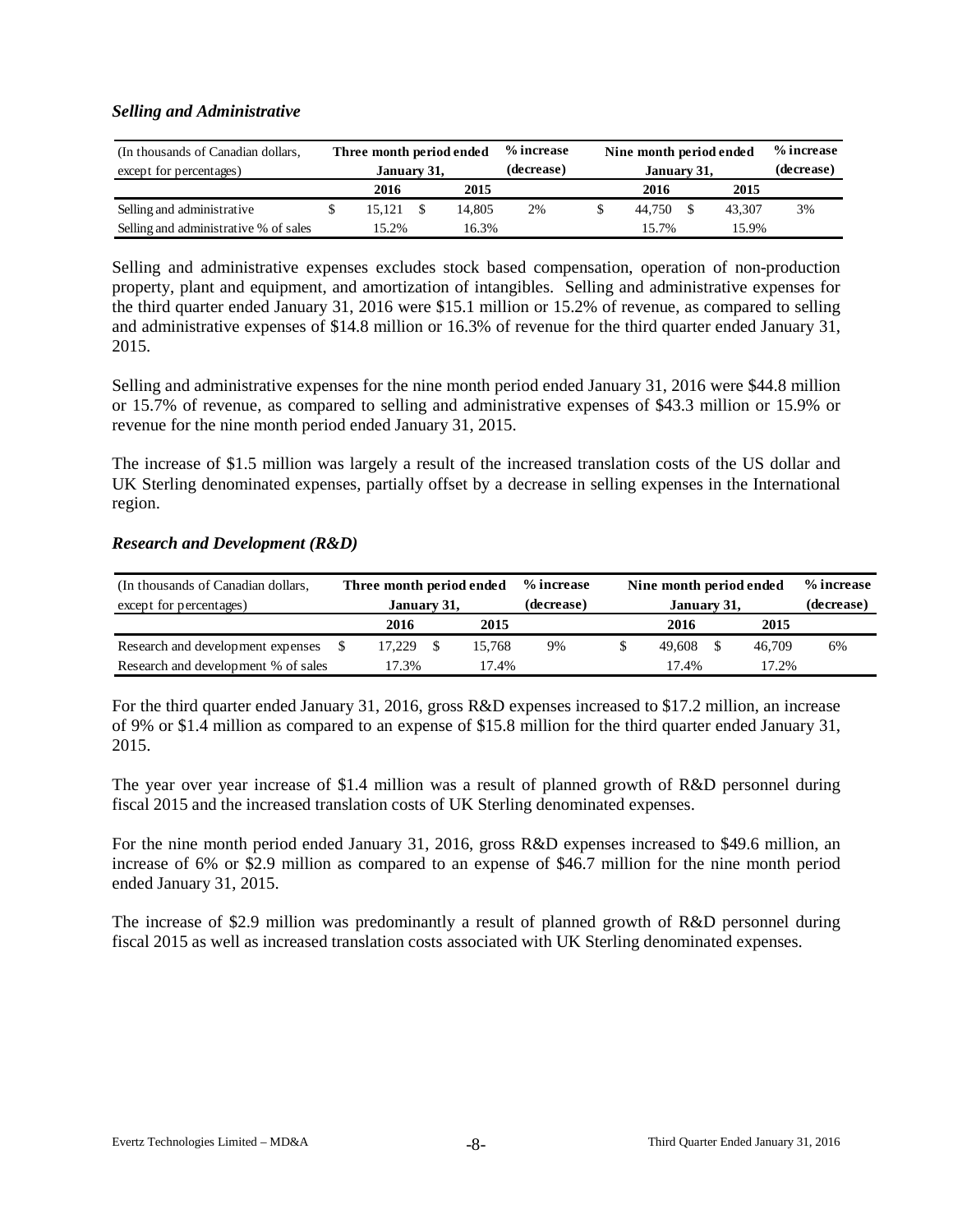### *Foreign Exchange*

For the third quarter ended January 31, 2016, the foreign exchange gain was \$7.4 million, as compared to a foreign exchange gain for the third quarter ended January 31, 2015 of \$6.7 million.

The current year gain was predominantly driven by the increase in the value of the US dollar against the Canadian dollar since October 31, 2015.

For the nine month period ended January 31, 2016, the foreign exchange gain was \$14.5 million, as compared to a foreign exchange gain for the same period ended January 31, 2015 of \$8.1 million.

The current year gain was predominantly driven by the increase in the value of the US dollar against the Canadian dollar since April 30, 2015.

#### *Finance Income, Finance Costs, Other Income and Expenses*

For the third quarter ended January 31, 2016, finance income, finance costs, other income and expenses netted to a gain of \$0.2 million.

For the nine month period ended January 31, 2016, finance income, finance costs, other income and expenses netted to a gain of \$0.4 million.

# **LIQUIDITY AND CAPITAL RESOURCES**

| Liquidity and Capital Resources               |                         |   |               |
|-----------------------------------------------|-------------------------|---|---------------|
| (in thousands of dollars except ratios)       | As at                   |   | As at         |
| Key Balance Sheet Amounts and Ratios:         | <b>January 31, 2016</b> |   | Aprl 30, 2015 |
| Cash and cash equivalents                     | \$<br>129.924           | S | 100,681       |
| Working capital                               | \$<br>319,879           | S | 294,895       |
| Long-term assets                              | \$<br>63.842            | S | 67,393        |
| Long-term debt                                | \$<br>977               | S | 996           |
| Days sales outstanding in accounts receivable | 93                      |   | 96            |

| Statement of Cash Flow Summary | Three month period ended | Nine month period ended |           |               |   |           |  |  |
|--------------------------------|--------------------------|-------------------------|-----------|---------------|---|-----------|--|--|
|                                | January 31,              | January 31,             |           |               |   |           |  |  |
|                                | 2016                     |                         | 2015      | 2016          |   | 2015      |  |  |
| Operating activities           | \$<br>49.632             | -S                      | 27,511    | 81.081        | S | 42,096    |  |  |
| Investing activities           | \$<br>(956)              | - \$                    | (2,149)   | $(3.015)$ \$  |   | (6,590)   |  |  |
| Financing activities           | \$<br>(14, 388)          |                         | (13, 439) | $(46,281)$ \$ |   | (35, 823) |  |  |
| Net increase in cash           | \$<br>32,433             |                         | 12.919    | 29.243        |   | 1,347     |  |  |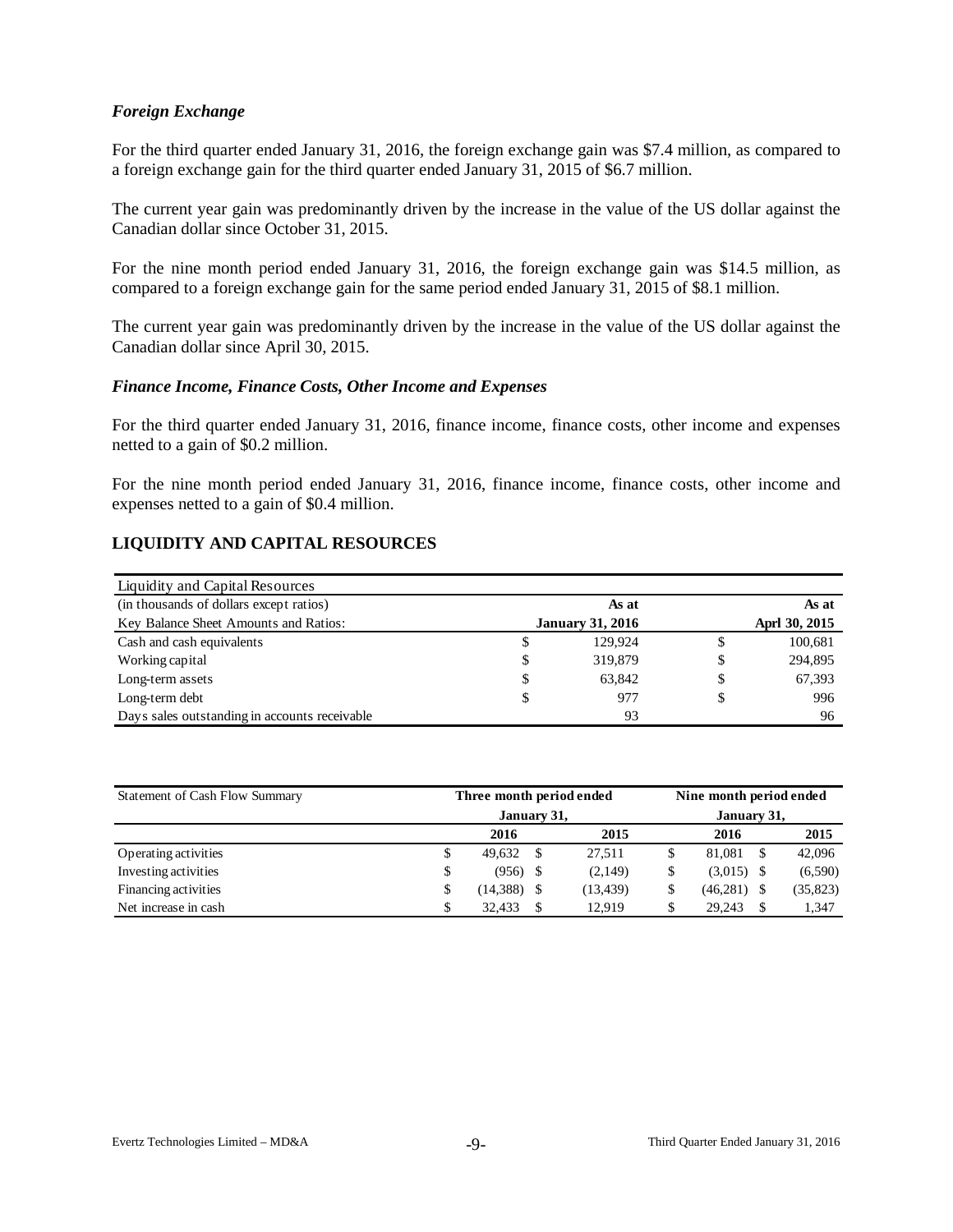### *Operating Activities*

For the third quarter ended January 31, 2016, the Company generated cash for operations of \$49.6 million, compared to cash used of \$27.5 million for the third quarter ended January 31, 2015. Excluding the effects of the changes in non-cash working capital and current taxes, the Company generated cash from operations of \$29.8 million for the third quarter ended January 31, 2016 compared to \$25.9 million for the third quarter ended January 31, 2015.

For the nine month period ended January 31, 2016, the Company generated cash from operations of \$81.1 million, compared to \$42.1 million for the nine month period ended January 31, 2015. Excluding the effects of the changes in non-cash working capital and current taxes, the Company generated cash from operations of \$72.9 million for the nine month period ended January 31, 2016 compared to \$64.6 million for the nine month period ended January 31, 2015.

### *Investing Activities*

The Company used cash for investing activities of \$1.0 million for the third quarter ended January 31, 2016 which was predominantly from for the acquisition of capital assets.

The Company used cash from investing activities of \$3.0 million for the nine month period ended January 31, 2016 which was predominantly from the acquisition of capital assets.

### *Financing Activities*

For the third quarter ended January 31, 2016, the Company used cash from financing activities of \$14.4 million, which was principally driven by dividends paid of \$13.4 million and the repurchase of Capital Stock costing \$1.0 million.

For the nine month period ended January 31, 2016, the Company used cash from financing activities of \$46.3 million, which was principally driven by dividends paid of \$40.8 million, the repurchase of Capital Stock costing \$9.4 million, partially offset by the issuance of capital stock pursuant to the Company's Stock Option Plan of \$4.1 million.

### **WORKING CAPITAL**

As at January 31, 2016, the Company had cash and cash equivalents of \$129.9 million, compared to \$100.7 million at April 30, 2015.

The Company had working capital of \$319.9 million as at January 31, 2016 compared to \$294.9 million as at April 30, 2015.

The Company believes that the current balance in cash and plus future cash flow from operations will be sufficient to finance growth and related investment and financing activities in the foreseeable future.

Day sales outstanding in accounts receivable were 93 days at January 31, 2016 as compared to 96 for April 30, 2015.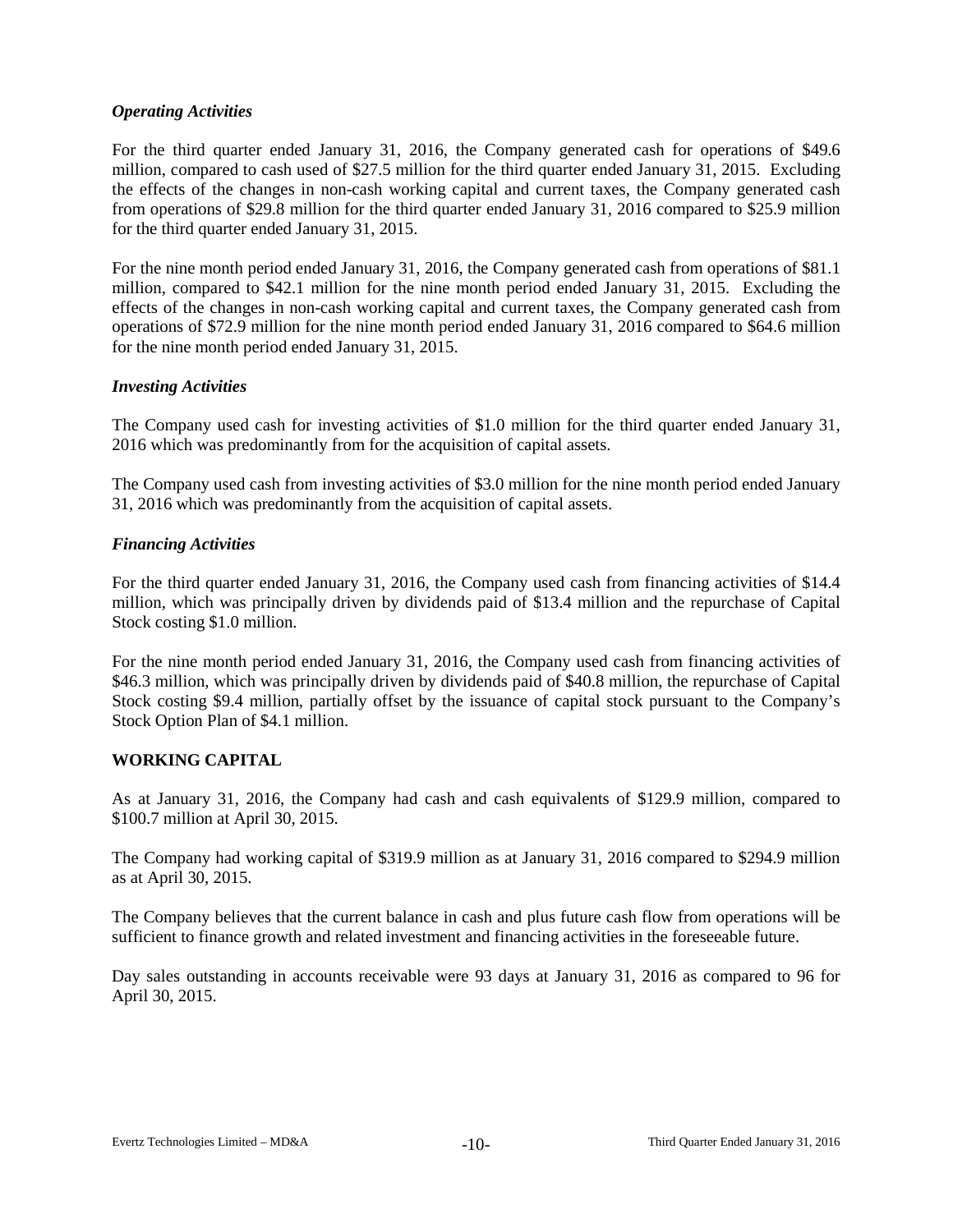# **SHARE CAPITAL STRUCTURE**

Authorized capital stock consists of an unlimited number of common and preferred shares.

|                                       | As at                   | As at          |
|---------------------------------------|-------------------------|----------------|
|                                       | <b>January 31, 2016</b> | April 30, 2015 |
| Common shares                         | 74,173,746              | 74,459,346     |
| Stock options granted and outstanding | 4,541,500               | 4,736,500      |

### **FINANCIAL INSTRUMENTS**

The Company's financial instruments consist of cash and cash equivalents, trade and other receivables, trade and other payables and long term debt. Unless otherwise noted, it is management's opinion that the Company is not exposed to significant interest or credit risks arising from these financial instruments. The Company estimates the fair value of these instruments approximates the carrying values as listed below.

### *Fair Values and Classification of Financial Instruments:*

The following summarizes the significant methods and assumptions used in estimating the fair values of financial instruments:

- I. Quoted prices (unadjusted) in active markets for identical assets or liabilities.
- II. Inputs other than quoted prices included in level I that are observable for the asset or liability, either directly or indirectly. Cash and cash equivalents, trade and other receivables, trade and other payables, and long-term debt fair value measurements have been measured within level II.
- III. Inputs for the asset or liability that are not based on observable market data.

### **CONTRACTUAL OBLIGATIONS**

The following table sets forth the Company's contractual obligations as at January 31, 2016:

|                      | Payments Due by Period |                  |           |  |            |  |      |  |     |  |  |  |  |  |
|----------------------|------------------------|------------------|-----------|--|------------|--|------|--|-----|--|--|--|--|--|
| (In thousands)       | Total                  | Less than 1 Year | 4-5 Years |  | Thereafter |  |      |  |     |  |  |  |  |  |
| Operating leases     | 13.404                 |                  | 4.030     |  | 7.325      |  | .504 |  | 545 |  |  |  |  |  |
| Other long-term debt | 1.240                  |                  | 263       |  | 379        |  | 386  |  | 212 |  |  |  |  |  |
|                      | 14.644                 | J                | 4.293     |  | 7.704      |  | .890 |  | 757 |  |  |  |  |  |

### **OFF-BALANCE SHEET FINANCING**

The Company does not have any off-balance sheet arrangements.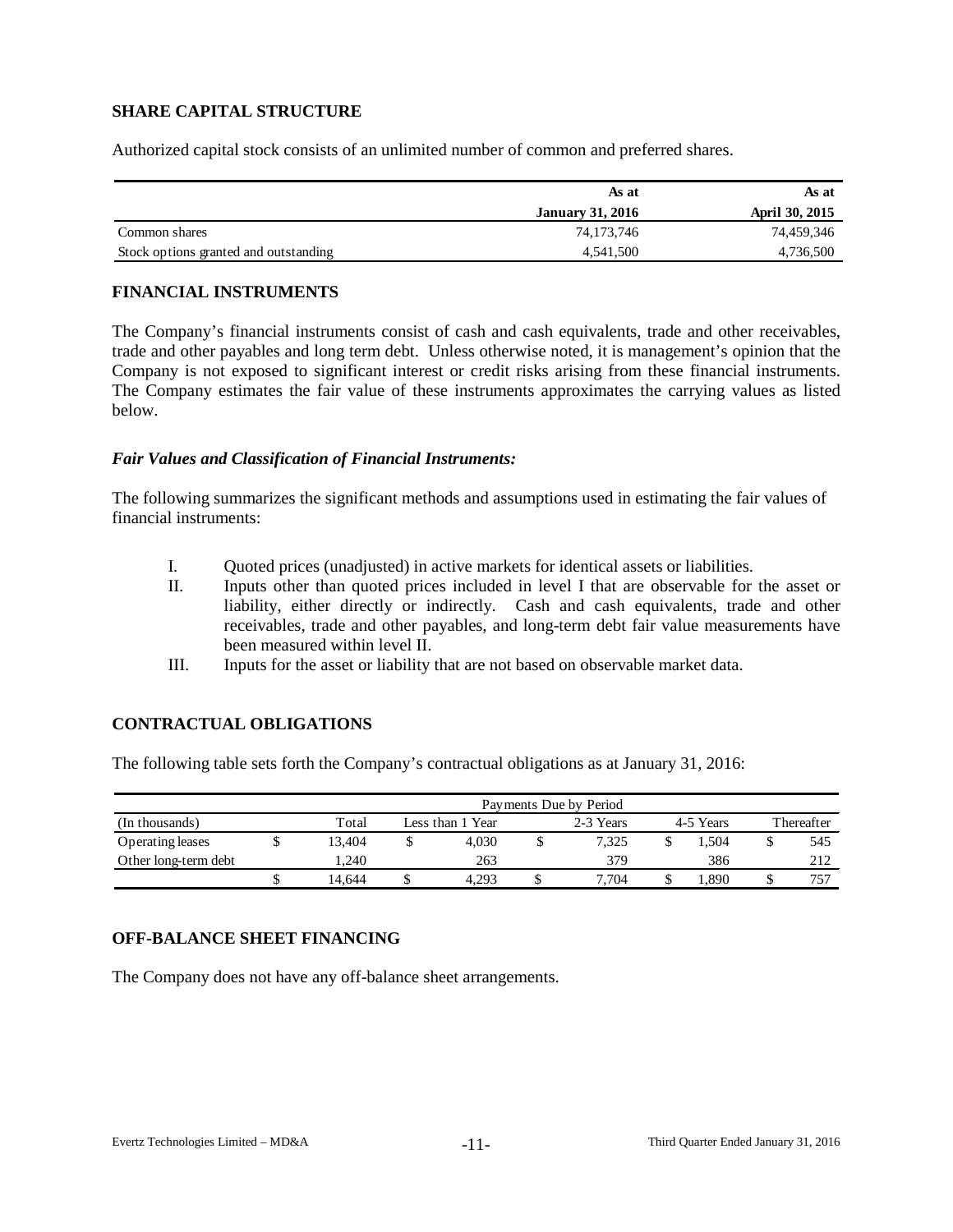# **RELATED PARTY TRANSACTIONS**

In the normal course of business, we may enter into transactions with related parties. These transactions occur under market terms consistent with the terms of transactions with unrelated arms-length third parties. The Company continues to lease a premise from a company in which two shareholders' each indirectly hold a 10% interest, continues to lease a facility from a company in which two shareholders each indirectly hold a 20% interest, continues to lease a facility for manufacturing where two shareholders indirectly own 100% interest, continues to lease a facility from a company in which two shareholders each indirectly own a 35% interest and continues to lease a facility with a director who indirectly owns 100%.

### **SELECTED CONSOLIDATED QUARTERLY FINANCIAL INFORMATION**

The following table sets out selected consolidated financial information for each of the eight quarters ended January 31, 2016. In the opinion of management, this information has been prepared on the same basis as the audited consolidated financial statements. The operating results for any quarter should not be relied upon as any indication of results for any future period.

|                          |            |                          |    |          |            | <b>Ouarter Ending</b> |    |          |    |          |    |          |
|--------------------------|------------|--------------------------|----|----------|------------|-----------------------|----|----------|----|----------|----|----------|
| (In thousands)           | 2016       |                          |    | 2015     |            |                       |    |          |    | 2014     |    |          |
| (Unaudited)              | Jan 31     | Oct 31                   |    | July 31  | Apr $30$   | Jan 31                |    | Oct 31   |    | July 31  |    | Apr 30   |
| Revenue                  | \$99,754   | \$<br>100,560            |    | \$84,869 | \$91,977   | \$90,726              |    | \$82,889 |    | \$98,014 |    | \$87,237 |
| Cost of goods sold       | 42,763     | 43,026                   |    | 37,040   | 39,249     | 39,709                |    | 36,324   |    | 42,193   |    | 38,154   |
| Gross margin             | \$56,991   | \$<br>57.534             |    | \$47,829 | \$52,728   | \$51,017              |    | \$46,565 |    | \$55,821 |    | \$49,083 |
| Operating expenses       | 23,960     | 30,819                   |    | 22,453   | 38,145     | 23,139                |    | 27,037   |    | 29,306   |    | 30,545   |
| Earnings from operations | \$33,031   | \$<br>26,715<br>\$25,376 |    | \$14,583 | \$27,878   | \$19,528              |    | \$26,515 |    | \$18,538 |    |          |
| Non-operating income     | 200        | 168                      |    | (2)      | 323        | 314                   |    | 12       |    | 266      |    | 234      |
| Earnings before taxes    | \$33,231   | \$<br>26,883             |    | \$25,374 | \$14,906   | \$28,192              |    | \$19,540 |    | \$26,781 |    | \$18,772 |
| Net earnings             | \$24,225   | \$<br>19,486             |    | \$18,411 | \$10,926   | \$21,014              |    | \$14,149 |    | \$19,411 |    | \$14,699 |
|                          |            |                          |    |          |            |                       |    |          |    |          |    |          |
| Net earnings per share:  |            |                          |    |          |            |                       |    |          |    |          |    |          |
| Basic                    | \$<br>0.33 | \$<br>0.26               | \$ | 0.25     | \$<br>0.15 | \$<br>0.28            | \$ | 0.19     | \$ | 0.26     | \$ | 0.20     |
| Diluted                  | \$<br>0.32 | \$<br>0.26               | \$ | 0.25     | \$<br>0.15 | \$<br>0.28            | \$ | 0.19     | \$ | 0.26     | \$ | 0.20     |
| Dividends per share:     | \$<br>0.18 | \$<br>0.18               | \$ | 0.18     | \$<br>0.18 | \$<br>0.18            | \$ | 0.16     | \$ | 0.16     | \$ | 0.16     |

The Companies revenue and corresponding earnings can vary from quarter to quarter depending on the delivery requirements of our customers. Our customers can be influenced by a variety of factors including upcoming sports or entertainment events as well as their access to capital. Net earnings represent net earnings attributable to shareholders.

#### **DISCLOSURE CONTROLS AND PROCEDURES**

Management, including the Chief Executive Officer and Chief Financial Officer, has evaluated the effectiveness of the Company's disclosure controls and procedures (as defined in National Instrument 52- 109 of the Canadian Securities Administrators) as of January 31, 2016.

Management has concluded that, as of January 31, 2016, the Company's disclosure controls and procedures were effective to provide reasonable assurance that material information relating to the Company would be made known to them by others within the Company, particularly during the period in which this report was being prepared.